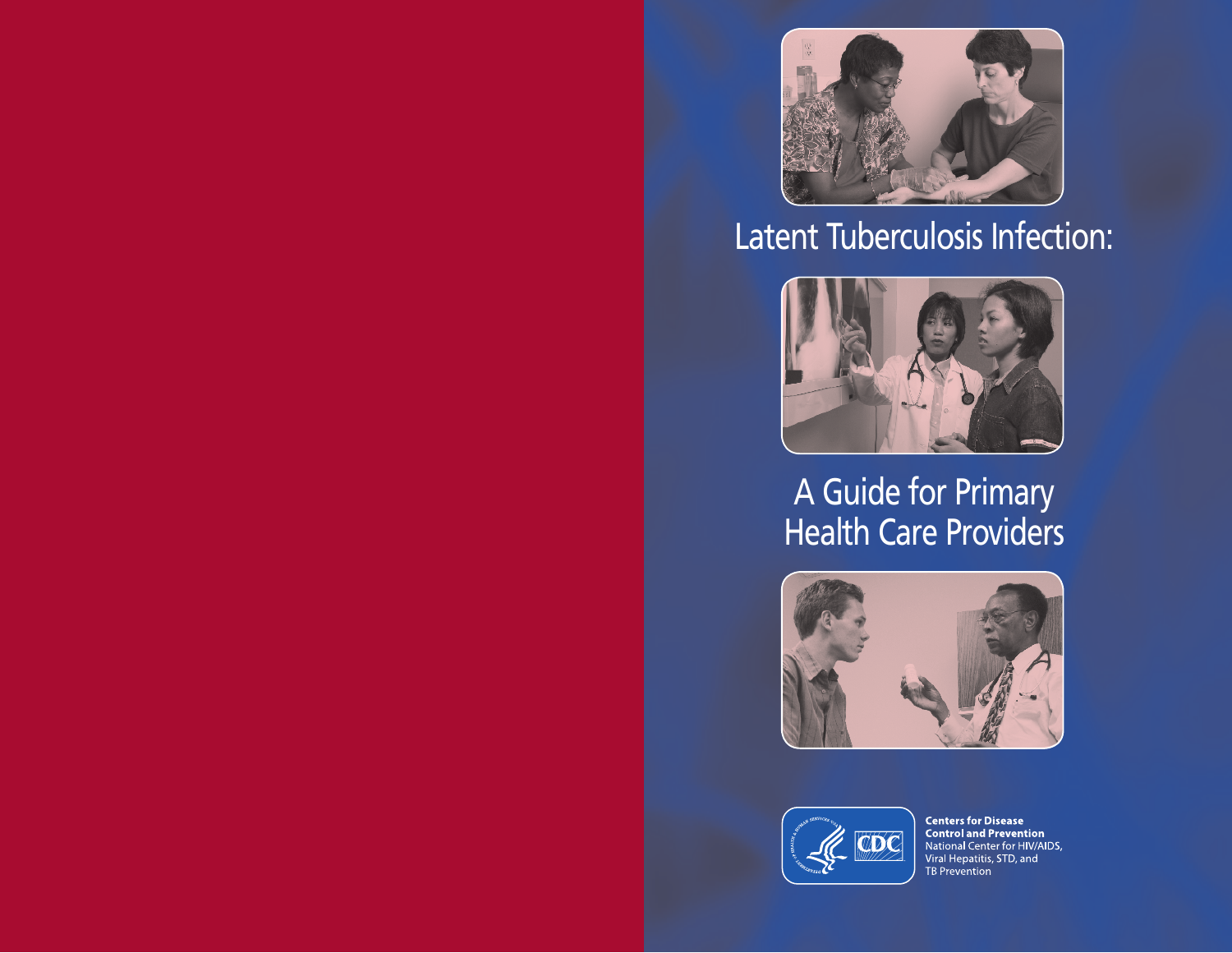## LATENT TUBERCULOSIS Infection: A Guide for Primary HEALTH CARE **PROVIDERS**

U.S. Department of Health and Human Services Centers for Disease Control and Prevention National Center for HIV/AIDS, Viral Hepatitis, STD, and TB Prevention Division of Tuberculosis Elimination Atlanta, Georgia

Developed in partnership with the New Jersey Medical School Global Tuberculosis Institute 2010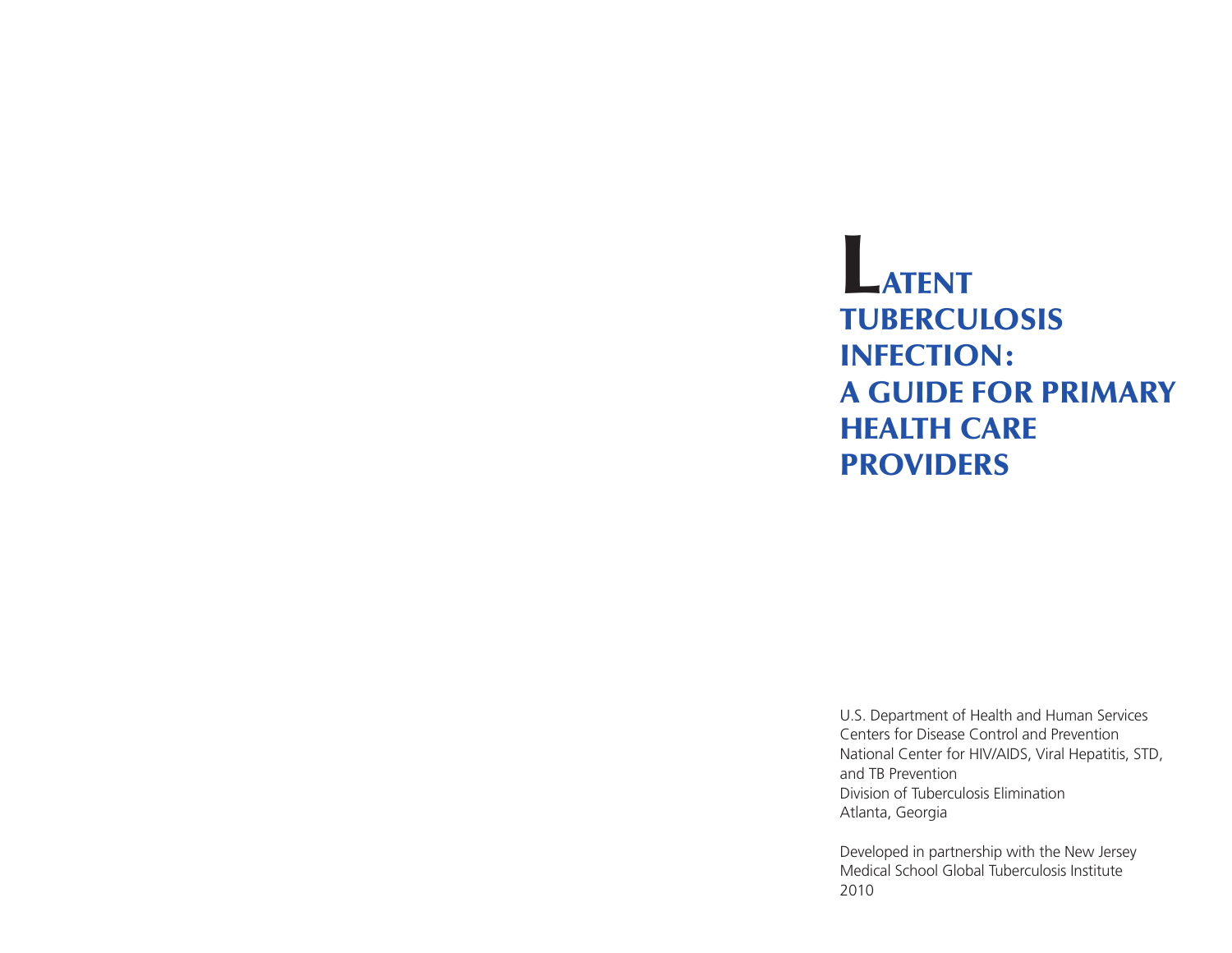### **TABLE OF CONTENTS**

| 4  | <b>List of Abbreviations</b>                                                                                                                                                                                           |  |  |
|----|------------------------------------------------------------------------------------------------------------------------------------------------------------------------------------------------------------------------|--|--|
| 5  | <b>Introduction</b>                                                                                                                                                                                                    |  |  |
| 6  | <b>Targeted Testing for Tuberculosis</b><br>Identifying Persons at Risk for Developing TB Disease                                                                                                                      |  |  |
| 8  | <b>Diagnosis of Latent TB Infection (LTBI)</b><br>Table 1: Differentiating Between LTBI and TB Disease 8<br>Special Considerations in Testing for TB Infection 12<br>Figure 1: Two-Step Tuberculin Skin Test Method 13 |  |  |
| 16 | <b>Treatment of Latent TB Infection</b><br>Special Considerations in the Treatment of LTBI 17<br>Patient Monitoring and Education During Treatment 20                                                                  |  |  |
| 24 | Appendix A: Sample TB Risk Assessment Tool                                                                                                                                                                             |  |  |
| 25 | <b>Appendix B: Identifying Persons from High-Risk Countries</b>                                                                                                                                                        |  |  |
| 26 | Appendix C: Administration and Measurement of the TST                                                                                                                                                                  |  |  |
| 28 | <b>Appendix D: Sample TST and Treatment Documentation Forms</b>                                                                                                                                                        |  |  |
| 30 | <b>Resources</b>                                                                                                                                                                                                       |  |  |
| 32 | <b>References</b>                                                                                                                                                                                                      |  |  |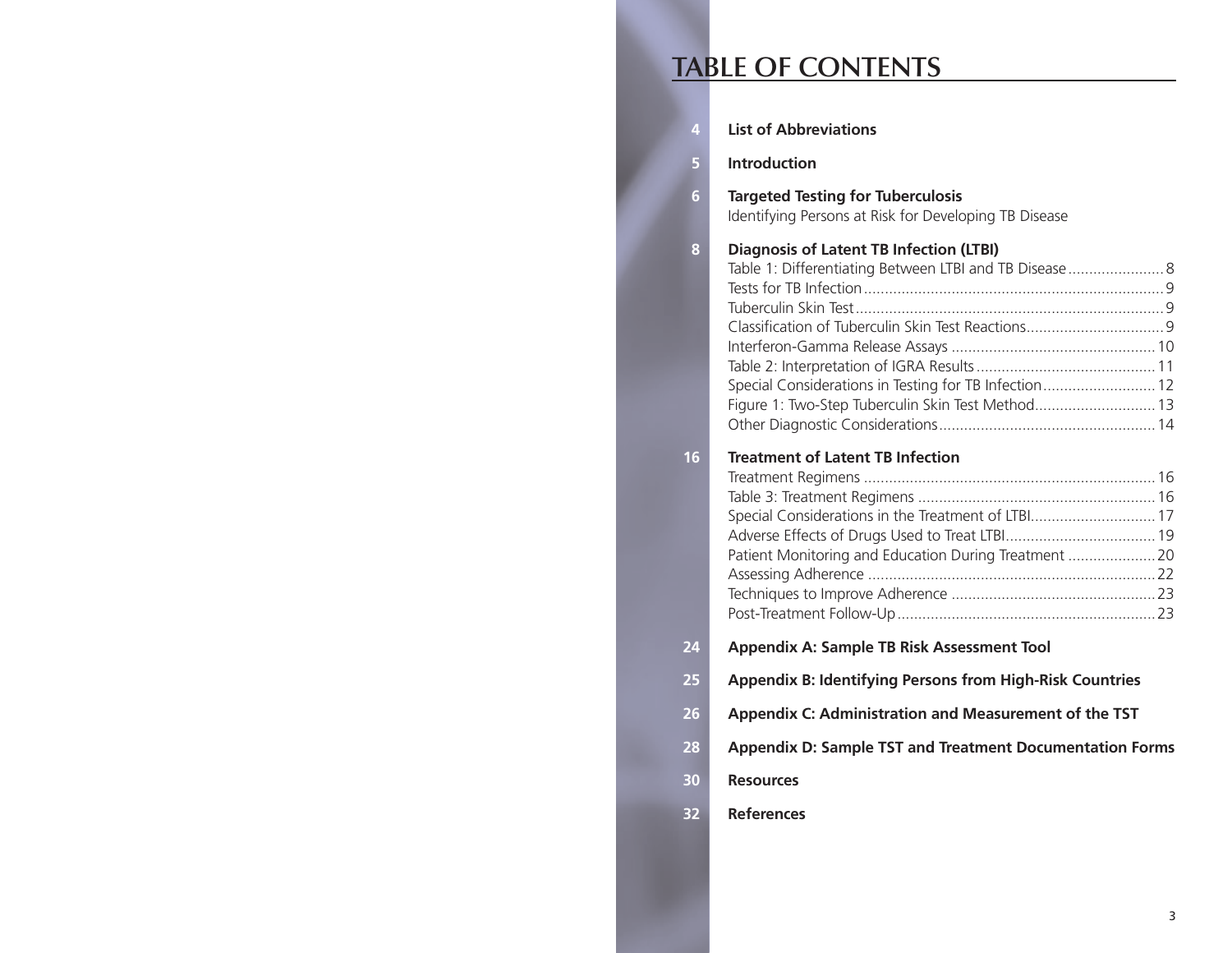### **List of Abbreviations**

| ART           | antiretroviral therapy                         |
|---------------|------------------------------------------------|
| <b>AFB</b>    | acid-fast bacilli                              |
| <b>AIDS</b>   | acquired immune deficiency syndrome            |
| ALT           | alanine aminotransferase                       |
| APHL          | American Public Health Laboratories            |
| AST           | aspartate aminotransferase                     |
| <b>ATS</b>    | American Thoracic Society                      |
| <b>BCG</b>    | bacille Calmette-Guérin                        |
| CDC           | Centers for Disease Control and Prevention     |
| <b>DTH</b>    | delayed-type hypersensitivity                  |
| <b>DOT</b>    | directly observed therapy                      |
| <b>FDA</b>    | Food and Drug Administration                   |
| <b>HIV</b>    | human immunodeficiency virus                   |
| <b>IGRA</b>   | interferon-gamma release assay                 |
| IFN- $\gamma$ | interferon-gamma                               |
| <b>INH</b>    | isoniazid                                      |
| <b>LTBI</b>   | latent TB infection                            |
| MDR TB        | multidrug-resistant tuberculosis               |
| <b>MMWR</b>   | Morbidity and Mortality Weekly Report          |
| <b>NNRTIS</b> | nonnucleoside reverse transcriptase inhibitors |
| PI            | protease inhibitors                            |
| <b>PPD</b>    | purified protein derivative                    |
| QFT-G         | QuantiFERON®-TB Gold                           |
| QFT-GIT       | QuantiFERON®-TB Gold In-tube                   |
| <b>RIF</b>    | rifampin                                       |
| TB            | tuberculosis                                   |
| TNF- $\alpha$ | tumor necrosis factor-alpha                    |
| T-Spot        | T-SPOT®.TB                                     |
| <b>TST</b>    | tuberculin skin test                           |
| <b>USPHS</b>  | U.S. Public Health Service                     |
| <b>WHO</b>    | World Health Organization                      |

### **Introduction**

This guide is intended for primary care providers who care for individuals and populations who may be at risk for infection with *Mycobacterium tuberculosis*. Latent tuberculosis infection (LTBI) is the presence of *Mycobacterium tuberculosis* in the body without signs and symptoms, or radiographic or bacteriologic evidence of tuberculosis (TB) disease.

Approximately one-third of the world's population is infected with *M. tuberculosis*. In the United States, an estimated 9–14 million people have LTBI. Without treatment, approximately 5–10% of persons with LTBI will progress to TB disease at some point in their lifetime. Identifying and treating those at highest risk for TB disease will help move toward elimination of the disease. Primary care providers play a key role in achieving the goal of TB elimination because of their access to high-risk populations.

Guidelines for testing and treating LTBI were released by the Centers for Disease Control and Prevention (CDC) and the American Thoracic Society (ATS). They can be found in the June 9, 2000 issue of *Morbidity and Mortality Weekly Report (MMWR*), entitled *Targeted Tuberculin Testing and Treatment of Latent Tuberculosis Infection*. Most recently, recommendations for the use of interferon-gamma release assays (IGRAs) were released in the June 25, 2010 issue of *Morbidity and Mortality Weekly Report (MMWR)*, entitled *Updated Guidelines for Using Interferon Gamma Release Assays to Detect Mycobacterium Tuberculosis Infection*. References for these guidelines and updates can be found on page 32.

**This document is not meant to be used as a substitute for the guidelines, but rather as a ready and useful reference that highlights the main points of those guidelines.**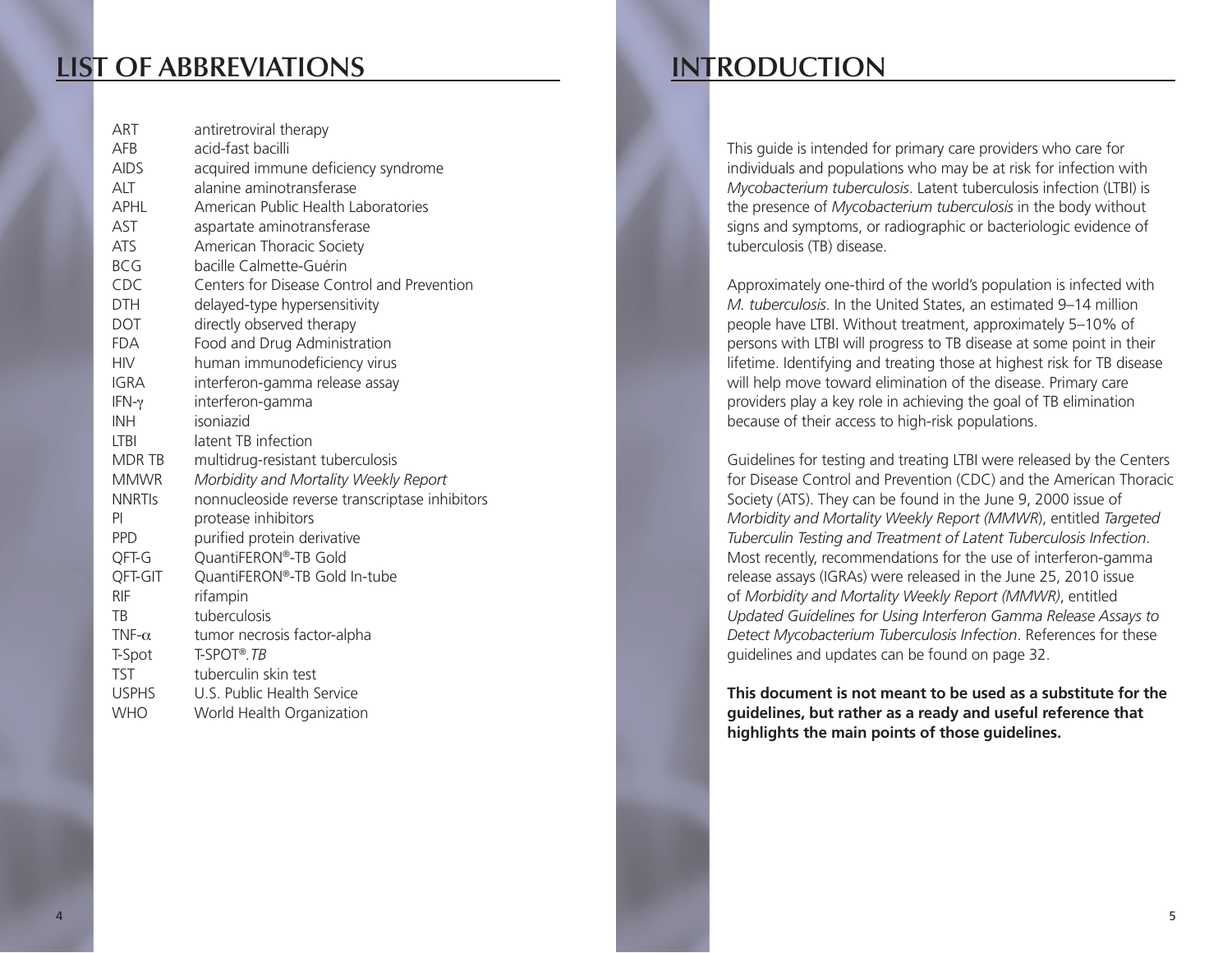### **Targeted Testing for Tuberculosis**

Targeted testing is an essential TB prevention and control strategy. This strategy entails finding and treating persons with LTBI who are at the highest risk for progressing to TB disease, and thus would benefit from treatment. Treatment of these high-risk individuals also benefits society by reducing the number of future TB cases. Unfocused population-based testing is not cost-effective or useful and leads to unnecessary treatment. TB testing activities should be conducted only among high-risk groups, with the intent to treat if LTBI is detected. Once TB disease has been excluded, treatment of LTBI should be offered to patients regardless of their age.

However, there may be instances in which health care providers are asked to test individuals who are not necessarily regarded as high risk (e.g., daycare center workers, teachers, and U.S.-born students). A few simple questions will help health care providers assess a patient's risk for LTBI. Appendix A (p. 24) contains a sample risk assessment tool.

Currently, there are two testing methods available for the detection of *M. tuberculosis* infection in the U.S. The tests include:

- Mantoux tuberculin skin test (TST)
- Interferon-gamma release assays (IGRAs)

Three U.S. Food and Drug Administration (FDA) approved IGRAs are commercially available in the U.S.:

- QuantiFERON®-TB Gold test (QFT-G)
- • QuantiFERON®-TB Gold-in-Tube test (QFT-GIT)
- • T.SPOT®*.TB* test

### Identifying Persons at Risk for Developing TB Disease

Generally, persons at risk for developing TB disease fall into two broad categories: those who **have an increased likelihood of exposure to persons with TB disease** and those with **clinical conditions or other factors associated with an increased the risk of progression from LTBI to TB disease**.

#### **Persons at risk for exposure to persons with TB disease** include the following:

- Known close contacts of a person with infectious TB disease
- Persons who have immigrated from TB-endemic regions of the world (see Appendix B, p. 25)
- Persons who work or reside in facilities or institutions with people who are at high risk for TB, such as hospitals that care for TB patients, homeless shelters, correctional facilities, nursing homes, or residential facilities for patients with AIDS

Also at risk are those with certain **conditions and other factors associated with progression from LTBI to TB disease**. These conditions and factors include:

- HIV infection
- Injection drug use
- Radiographic evidence of prior healed TB
- Low body weight (10% below ideal)
- Other medical conditions, such as:
- silicosis
- diabetes mellitus
- chronic renal failure or on hemodialysis
- gastrectomy
- jejunoileal bypass
- solid organ transplant
- head and neck cancer
- conditions that require prolonged use of corticosteroids or other immunosuppressive agents such as TNF-antagonists
- Recent TST converters (persons with baseline testing results who have an increase of 10 mm or more in the size of the TST reaction within a 2-year period. The risk of progression is greatest in the first 1 or 2 years after infection.)
- Infants and children under the age of five years who have a positive TB test result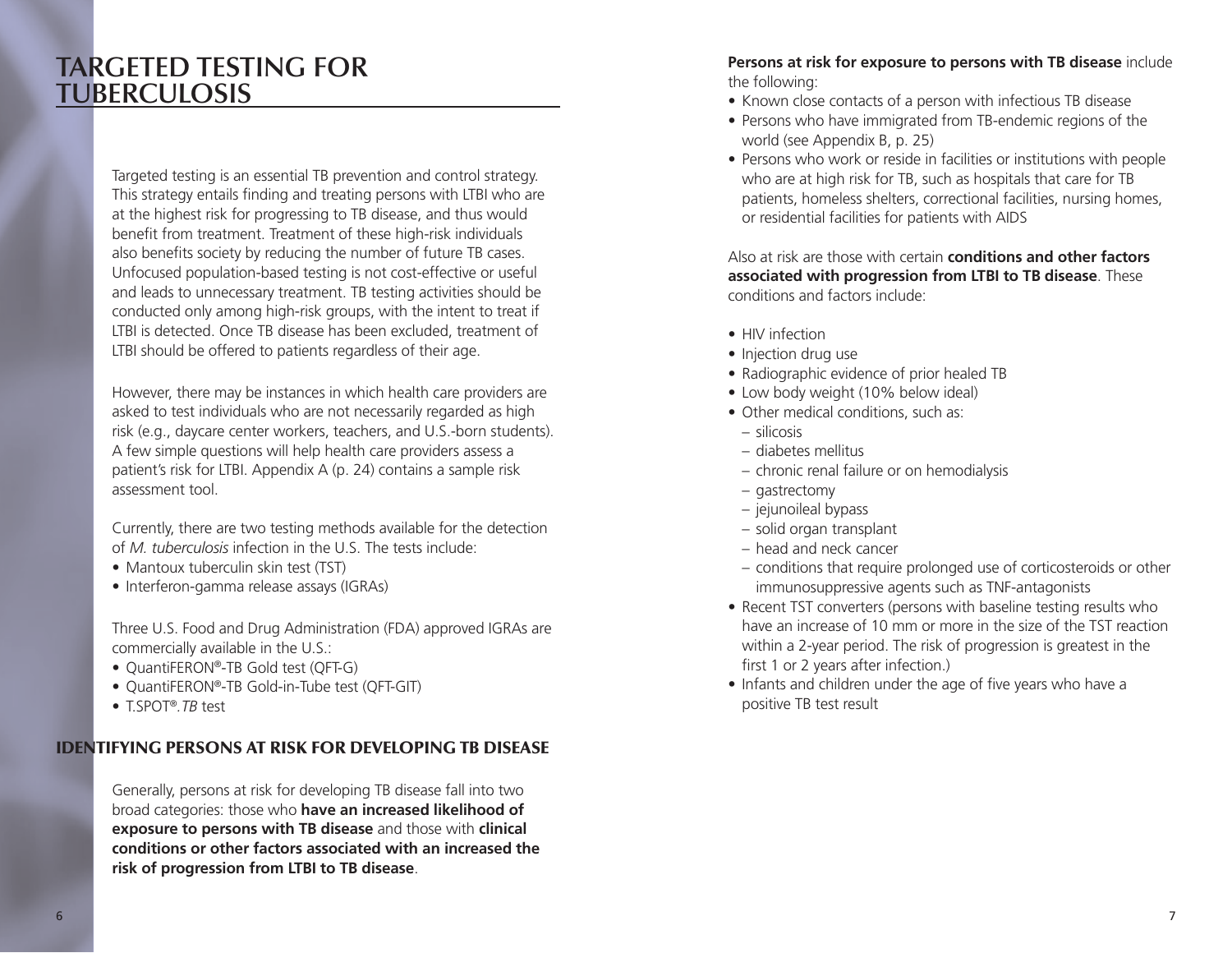### **Diagnosis of Latent TB Infection**

The diagnosis of LTBI is based on information gathered from the medical history, TST or IGRA result, chest radiograph, physical examination, and in certain circumstances, sputum examinations. The presence of TB disease must be excluded before treatment for LTBI is initiated (i.e., waiting for culture results if specimens are obtained) because failure to do so may result in inadequate treatment and development of drug resistance (see Table 1).

CDC discourages use of diagnostic tests for LTBI among individuals and populations at low risk for infection with *M. tuberculosis*. Despite CDC recommendations to the contrary, testing is sometimes done to meet administrative or legal requirements for groups who are not considered to have an increased possibility of infection in the absence of other factors cited above, such as persons meeting entrance requirements for certain schools and workplaces.

### TABIF<sub>1:</sub> Differentiating Between LTBI and TB Disease

### **LTBI**

- No symptoms or physical findings suggestive of TB disease
- Positive TST or IGRA result
- Chest radiograph normal
- If done, respiratory specimens are smear and culture negative

### **TB Disease**

- Symptoms *may* include one or more of the following: fever, cough, chest pain, weight loss, night sweats, hemoptysis, fatigue, and decreased appetite.
- TST or IGRA result usually positive
- Chest radiograph is usually abnormal. However, may be normal in persons with advanced immunosuppression or extrapulmonary disease.
- Respiratory specimens are usually smear or culture positive. However, may be negative in persons with extrapulmonary disease or minimal or early pulmonary disease.

### Tests for TB Infection

### *Tuberculin Skin Test (TST)*

The tuberculin skin test (TST) is used to determine if a person is infected with *M. tuberculosis* The skin test is administered intradermally using the Mantoux technique by injecting 0.1ml of 5 TU purified protein derivitive (PPD) solution. If a person is infected, a delayed-type hypersensitivity reaction is detectable 2–8 weeks after infection. The reading and interpretation of TST reactions should be conducted within 48 to 72 hours of administration by a trained health care professional. For more information about tuberculin skin testing, visit the CDC website for additional resources (see Resources, p. 30) and refer to Appendix C on p. 26.

### Key Points

- The TST should not be performed on a person who has written documentation of either a previous positive TST result or treatment for TB disease.
- Patients or family members should never measure TST results; this should only be done by a trained health care professional.
- Interpretation of the TST result is the same for persons who have had BCG vaccination.
- A TST that was not measured and recorded in mm of induration must be repeated.

### Classification of Tuberculin Skin Test Reactions

### A TST reaction of ≥**5 mm of induration** is considered positive in

- HIV-infected persons
- Recent contacts of a person with infectious TB disease
- Persons with fibrotic changes on chest radiograph consistent with prior TB
- Organ transplant recipients
- Persons who are immunosuppressed for other reasons (e.g., taking equivalent of ≥15 mg/day of prednisone for 1 month or more or those taking TNF- $\alpha$  antagonists)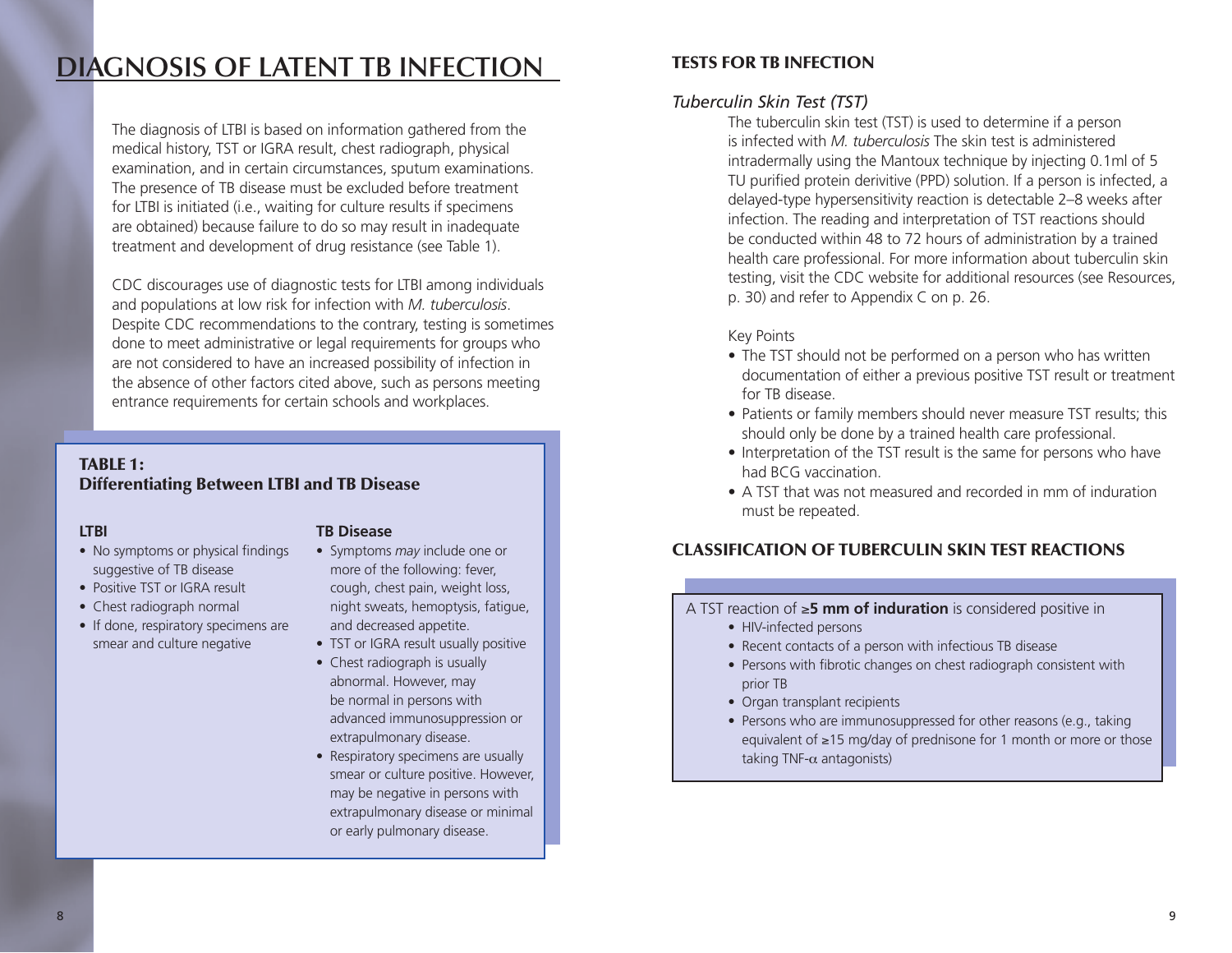#### A TST reaction of ≥**10 mm of induration** is considered positive in

- Recent immigrants (within last 5 years) from high-prevalence countries
- Injection drug users
- Residents or employees of high-risk congregate settings (prisons, jails, long-term care facilities for the elderly, hospitals and other health care facilities, residential facilities for patients with AIDS, and homeless shelters)
- Mycobacteriology laboratory personnel
- Persons with clinical conditions previously mentioned (see p. 7)
- Children younger than 4 years of age
- Infants, children, or adolescents exposed to adults at high risk for TB disease (see p. 7)
- A TST reaction of ≥**15 mm of induration** is considered positive in
- Persons with no known risk factors for TB

Although skin testing activities should be conducted only among at-risk groups, certain individuals may be required to have testing for employment or school attendance independent of risk. CDC and ATS do not recommend an approach independent of risk assessment.

### *Interferon–Gamma Release Assays (IGRAs)*

IGRAs are used to determine if a person is infected with *M. tuber*culosis. The QuantiFERON®-TB Gold test (QFT-G), QuantiFERON®-TB Gold In-Tube test (QFT-GIT), and T-SPOT.®-*TB* are blood tests that measure a person's immune reactivity to specific mycobacterial antigens. Specimens are mixed with peptides that simulate antigens derived from *M. tuberculosis* and controls. In a person infected with *M. tuberculosis*, the white blood cells recognize the simulated antigens and release interferon-gamma (IFN-γ); results are based on the amount of IFN-γ released.

Key Points

- Advantages of IGRAs include the following:
- Requires a single patient visit
- Does not cause booster phenomenon (see p. 13)
- Less subject to reader bias than TST
- Unaffected by BCG and most environmental mycobacteria
- Limitations of IGRAs include the following:
	- Blood sample must be processed within 8-16 hours
- Limited data exist on use in groups such as children younger than 5 years of age, persons recently exposed to TB, immunocompromised persons, and those who will be tested repeatedly (serial testing)

### *Selecting a Test to Detect TB Infection*

- IGRAs are the preferred method of testing for:
	- Groups of people who have a poor rates of returning to have TST read
	- Persons who have received BCG vaccine
- TST is the preferred method for testing for:
	- Children under the age of 5 years
- Either TST or IGRA may be used without preference for other groups that are tested for LTBI.

Key Point

• Routine testing with *both* TST and IGRAs is **NOT** recommended.

#### TABLE 2: Interpretation of IGRA Results

#### **IGRA test**

- QuantiFERON® TB Gold
- QuantiFERON® TB Gold In-Tube
- • T-SPOT ® .*TB*

#### **Results reported as:**

- Positive, negative, indeterminate
- Positive, negative, indeterminate
- Positive, negative, indeterminate, borderline

Note: Laboratory should provide both quantitative and qualitative test results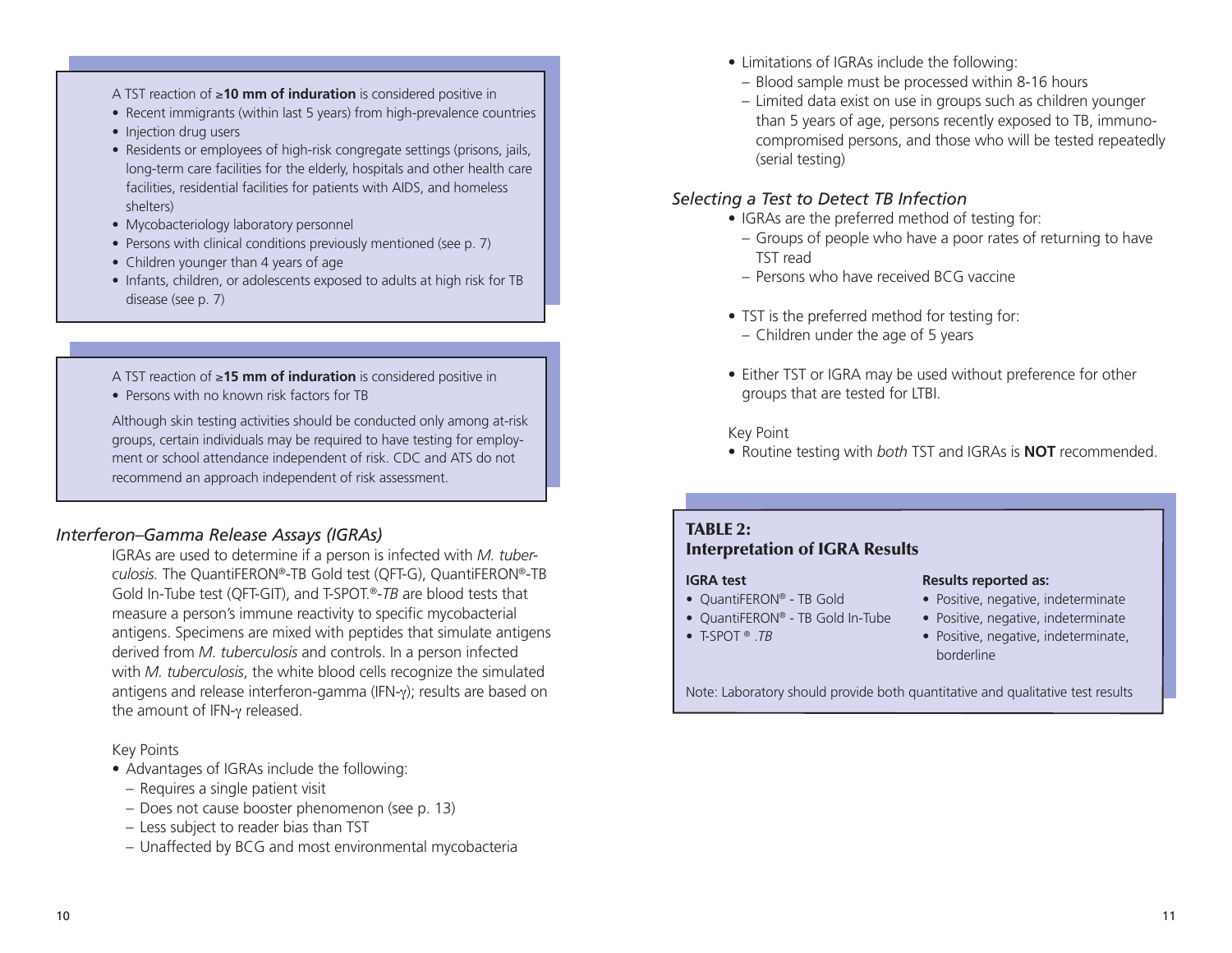### Special Considerations in Testing for TB Infection

### *BCG Vaccine*

The BCG (bacillus Calmette-Guerin) vaccine is currently used in many parts of the world where TB is common to protect infants and young children from serious, life-threatening disease, specifically miliary TB and TB meningitis. The World Health Organization (WHO) recommends that **BCG** vaccine be administered during infancy in TB endemic countries. BCG vaccination is not recommended in the U.S. The question of the effect of BCG vaccine on TST results often causes confusion. TST reactivity caused by BCG vaccine generally wanes with the passage of time, but periodic skin testing may prolong (boost) reactivity in vaccinated persons. A history of BCG vaccine is not a contraindication for tuberculin skin testing or treatment for LTBI in persons with positive TST results. TST reactions should be interpreted regardless of BCG vaccination history (see pages 9-10).

IGRAs use *M. tuberculosis* specific antigens that do not cross react with BCG and therefore, do not cause false positive reactions in BCG recipients.

### *HIV Infection*

The risk of progression from LTBI to TB disease is 7% to 10% each year for those with both LTBI and untreated HIV infection. Those with LTBI and who are HIV negative only have a 10% risk over their lifetime.

HIV-infected persons should be tested for LTBI as soon as their HIV status becomes known. A negative TST or IGRA result does not exclude LTBI as they may have a compromised ability to react to tests for TB infection. Annual testing should be considered for HIV-infected persons who are TST or IGRA negative on initial evaluation and who have a risk for exposure to *M. tuberculosis*. Because the usefulness of anergy testing in HIV-infected individuals or others has not been demonstrated, it is not recommended.

After the initiation of antiretroviral therapies (ART), repeat testing for LTBI is recommended in HIV-infected persons previously known to have negative TST or IGRA results as immune reconstitution may result in restoration of immune response.

### *Booster Phenomenon*

Some people infected with *M. tuberculosis* may have a negative reaction to the TST if many years have passed since they became infected. They may have a positive reaction to a subsequent TST because the initial test stimulates their ability to react to the test. This is commonly referred to as the "booster effect" and may incorrectly be interpreted as a skin test conversion (going from negative to positive). For this reason, the "two-step method" is recommended at the time of **initial** testing for individuals who may be tested periodically (e.g., health care workers). If the first TST result in the two-step baseline testing is positive, consider that the person is infected and evaluate and treat the person accordingly. If the first test result is negative, the TST should be repeated in 1–3 weeks. If the second test result is positive, consider that the person is infected and evaluate and treat the person accordingly; if both steps are negative, consider the person uninfected and classify the TST as negative at baseline testing (see Figure 1).

When IGRAs are used for serial testing, there is no need for a second test because boosting does not occur.

| <b>FIGURE 1:</b> |                 | <b>Two-Step Tuberculin Skin Test (TST) Method</b> |
|------------------|-----------------|---------------------------------------------------|
| 1st TST          | <b>Negative</b> | Repeat TST in 1-3 weeks                           |
| 2nd TST          | Negative        | Person probably does not have infection           |
|                  | Positive        | Boosted reaction due to infection in the past     |
|                  |                 |                                                   |

### *Contacts*

- For contacts of a person with infectious TB disease, retesting in 8–10 weeks is indicated when the initial TST or IGRA result is negative.
- Children under the age of 5 years and immunosuppressed persons (e.g., HIV infected) who have a negative results should have a chest radiograph. If normal, treatment should be started for LTBI and another test performed 8–10 weeks after contact has ended.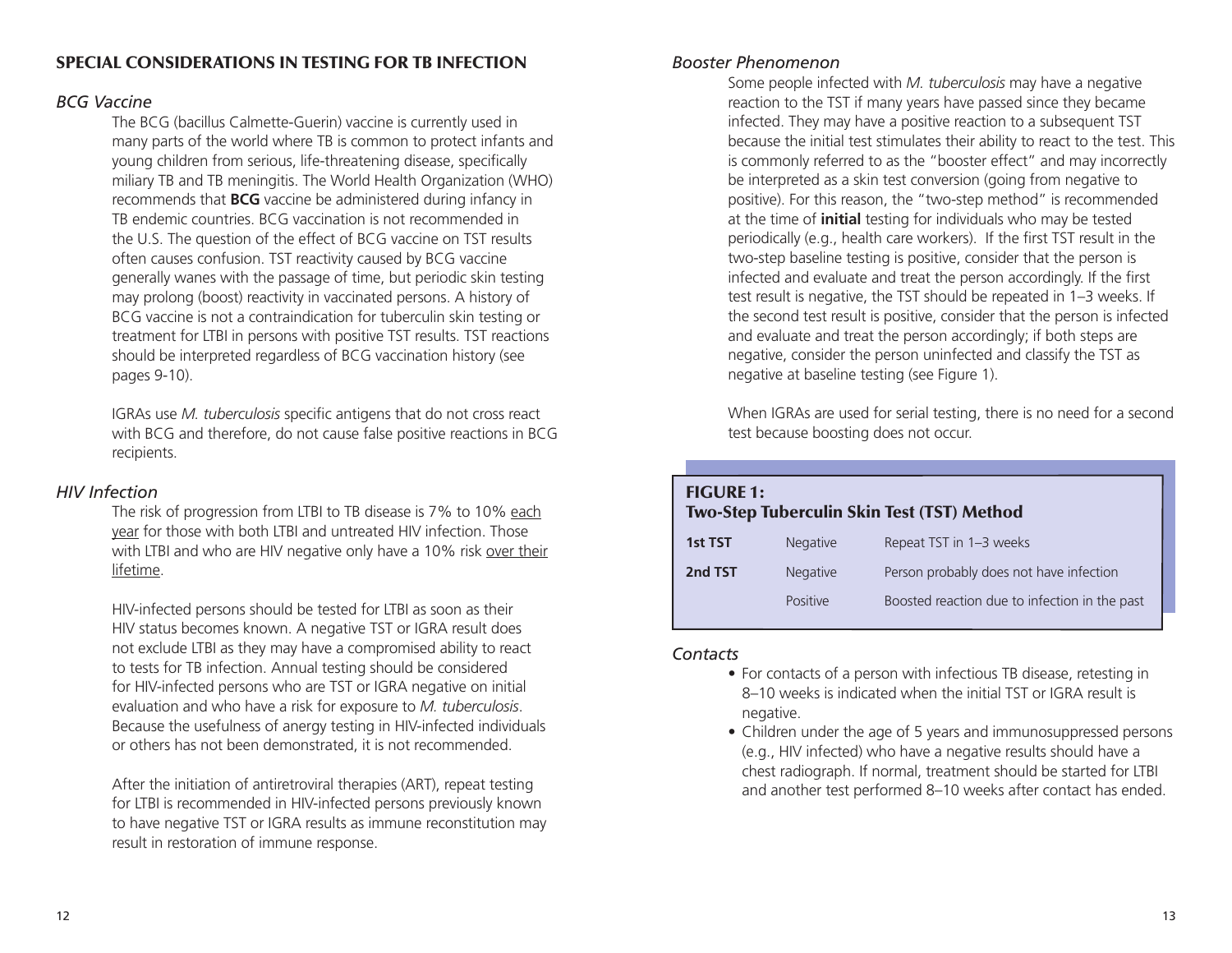- If a repeat test result is positive, treatment should be continued. If it is negative, treatment can usually be discontinued. However, for some contacts at very high risk a full course of LTBI treatment may be recommended even in the absence of a positive TST or IGRA result. Consult with your local TB control program about the management of such contacts.
- In contact investigations, retesting is not called two-step testing. The second test is needed to determine if infection occurred but was too early in onset to be detected at the time of the first test.
- If testing is repeated, the same type of test (TST or IGRA) should be used.

### *Pregnancy*

- Test only if specific risk factors are present. (see p. 7).
- If a TST or IGRA reaction is positive, obtain a chest radiograph using proper shielding.

### Other Diagnostic Considerations

### *Chest Radiograph*

Chest radiographs help differentiate between LTBI and pulmonary TB disease in individuals with positive tests for TB infection. The following guidelines are recommended:

- Order a chest radiograph as part of a medical evaluation for a person who has a positive TST or IGRA result.
- A chest radiograph is also indicated in the absence of a positive test result for TB infection when a person is a close contact of an infectious TB patient and treatment for LTBI will be started (i.e., "window prophylaxis" in a young child or immunocompromised person).
- Children less than 5 years of age should have both posterioranterior and lateral views; all others should have at least posterioranterior views.
- Other views or additional studies should be done based on the health care provider's judgment.
- Persons with nodular or fibrotic lesions consistent with old TB are high-priority candidates for treatment.
- Persons with calcified granulomas only are not at increased risk for progression to TB disease.
- Periodic follow-up radiographs are not indicated regardless of whether treatment is completed except in unusual circumstances (e.g., contacts to patients with MDR TB).

### *Sputum Examination for AFB Smear and Culture*

Sputum examination is indicated for persons with positive test results for TB infection and either an abnormal chest radiograph or the presence of respiratory symptoms (even when the chest radiograph is normal).

### *Physical Examination and Medical History*

Physical examination and medical history, which includes obtaining information about previous positive results of a test for TB, previous treatment for LTBI or TB disease, and a risk assessment for liver disease, are indicated for an individual with positive test results. Written documentation of a previously positive TST or IGRA result is required; a patient's verbal history is not sufficient. Appendix D (p. 28) provides an example of a documentation form.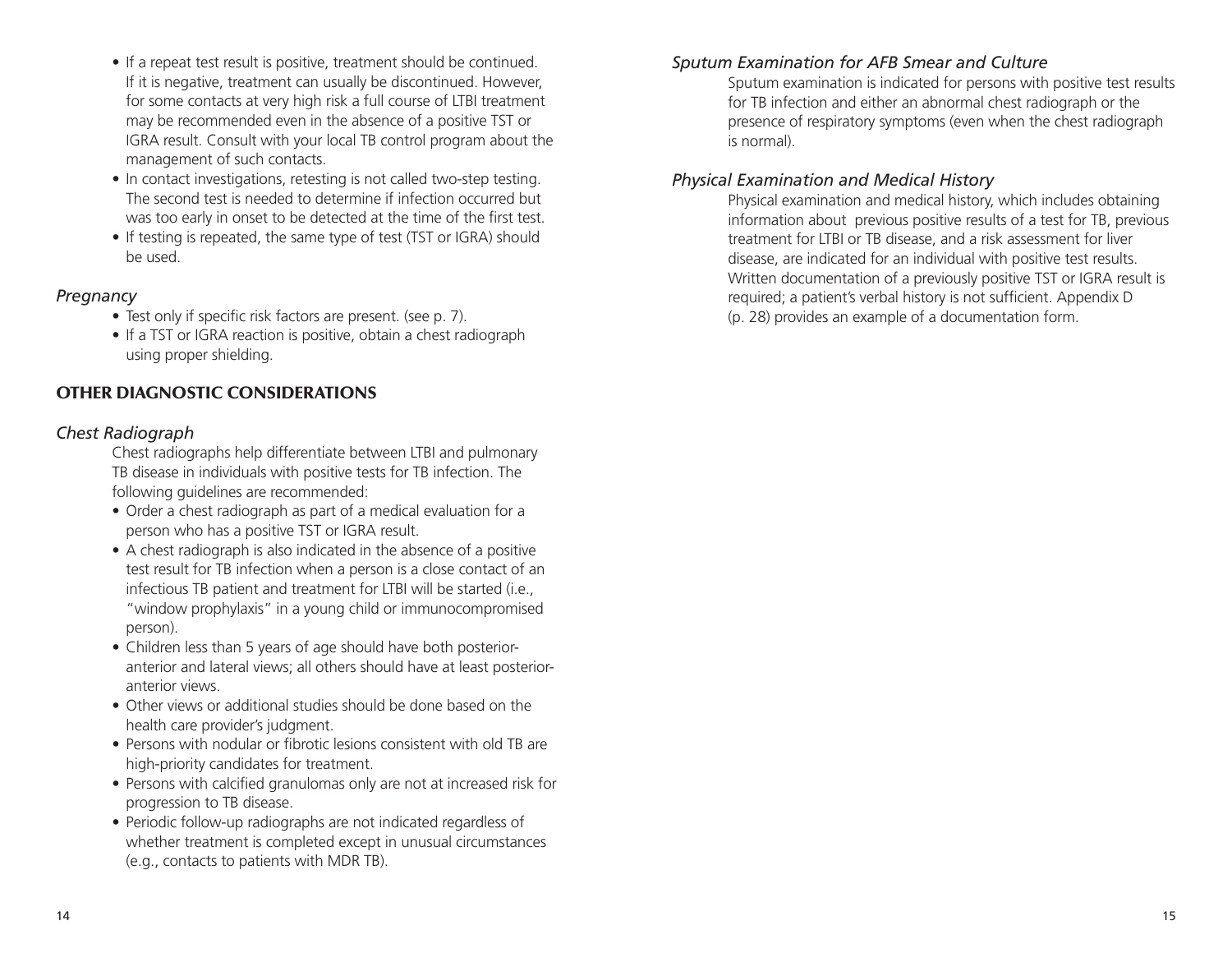## **Treatment of Latent TB Infection**

### Treatment Regimens

Using an adaptation of the U.S. Public Health Service (USPHS) rating system, CDC and ATS have rated LTBI treatment regimens based on the strength of recommendation and the quality of the evidence that supports that recommendation (see Table 3).

| <b>TABLE 3:</b><br><b>Treatment Regimens</b>                                             |                                                                        |                        |                                |  |  |
|------------------------------------------------------------------------------------------|------------------------------------------------------------------------|------------------------|--------------------------------|--|--|
| <b>Drug/Dose</b>                                                                         | Frequency/                                                             |                        | Rating*(Evidence) <sup>†</sup> |  |  |
|                                                                                          | <b>Duration</b><br>(Doses)                                             | <b>HIV</b><br>negative | <b>HIV</b><br>positive         |  |  |
| <b>Preferred Regimen</b>                                                                 |                                                                        |                        |                                |  |  |
| <b>Isoniazid</b><br>Adult: 5 mg/kg<br>Children: 10-20 mg/kg<br>Maximum dose 300 mg       | Daily x 9 months<br>$(270$ doses)                                      | A(II)                  | A(II)                          |  |  |
| <b>Alternate Regimens</b>                                                                |                                                                        |                        |                                |  |  |
| <b>Isoniazid</b><br>Adult: 15 mg/kg<br>Children: 20-40 mg/kg<br>Maximum dose 900 mg      | Twice weekly<br>x 9 months<br>76 doses)                                | B(II)                  | B(II)                          |  |  |
| <b>Isoniazid</b><br>Adults: 5 mg/kg<br>Children: Not recommended<br>Maximum dose 300 mg  | Daily x 6 months<br>$(180$ doses)                                      | B(1)                   | C(1)                           |  |  |
| <b>Isoniazid</b><br>Adults: 15 mg/kg<br>Children: Not recommended<br>Maximum dose 900 mg | Twice weekly x 6<br>months <sup>§</sup><br>$(52$ doses)                | B(II)                  | $C$ (I)                        |  |  |
| <b>Rifampin</b><br>Adults: 10 mg/kg<br>Children: 10-20 mg/kg<br>Maximum dose 600 mg      | Daily x 4 months<br>$(120$ doses)<br>Daily x 6 months<br>$(180$ doses) | B(II)                  | $B$ (III)                      |  |  |

**Note:** In situations in which rifampin cannot be used (e.g., HIV-infected persons receiving protease inhibitors), rifabutin may be substituted.

- \* Strength of the recommendation:  $A =$  preferred regimen;  $B =$  acceptable alternative;  $C =$  offer when A and B cannot be given
- † Quality of the supporting evidence: I = randomized clinical trials data; II = data from clinical trials not randomized or from other population; III = expert opinion
- § Intermittent regimen must be provided via directly observed therapy (DOT), i.e., health care worker observes the ingestion of medication

### Special Considerations in the Treatment of LTBI

### *Contacts*

Contacts are those with recent exposure to a person with known or suspected infectious TB (e.g., pulmonary or laryngeal TB with positive sputum smear). They should be evaluated immediately for LTBI and TB disease. If the TST or IGRA result is positive, the guidelines below should be followed. Those who have negative results should be retested in 8–10 weeks. **However, if the chest radiograph is normal, LTBI treatment should be initiated in TST-negative children** ≤ **5 years of age (note: some TB control programs may use a different age cutoff) and in immunocompromised persons of all ages who have negative TST or IGRA results. Treatment should be continued until the results of the second test and other medical evaluation are known**. For some contacts at very high risk a full course of LTBI treatment may be recommended even in the absence of a positive TST or IGRA result. Consult with your local TB control program about the management of such contacts.

- If person is exposed to known *drug-susceptible* TB or drug susceptibility is unknown:
- Positive TST or IGRA result → treat regardless of age with isoniazid (INH) for 9 months preferred
- • If person is exposed to known *isoniazid-resistant* TB:
- Positive TST or IGRA result  $→$  treat for 4 months with rifampin (RIF)
- If person is exposed to known *multidrug-resistant* TB (MDR TB):
	- Positive TST or IGRA result → Consult an expert in the treatment of multidrug-resistant TB
- In general, TST or IGRA-positive contacts who can provide written documentation of prior adequate treatment for LTBI do not need to be retreated. Retreatment may be indicated for persons at high risk of becoming reinfected and progressing to TB disease (e.g., young children and immunosuppressed persons)

### *HIV-Infected Individuals*

• HIV-infected individuals should be treated with a 9-month regimen of INH.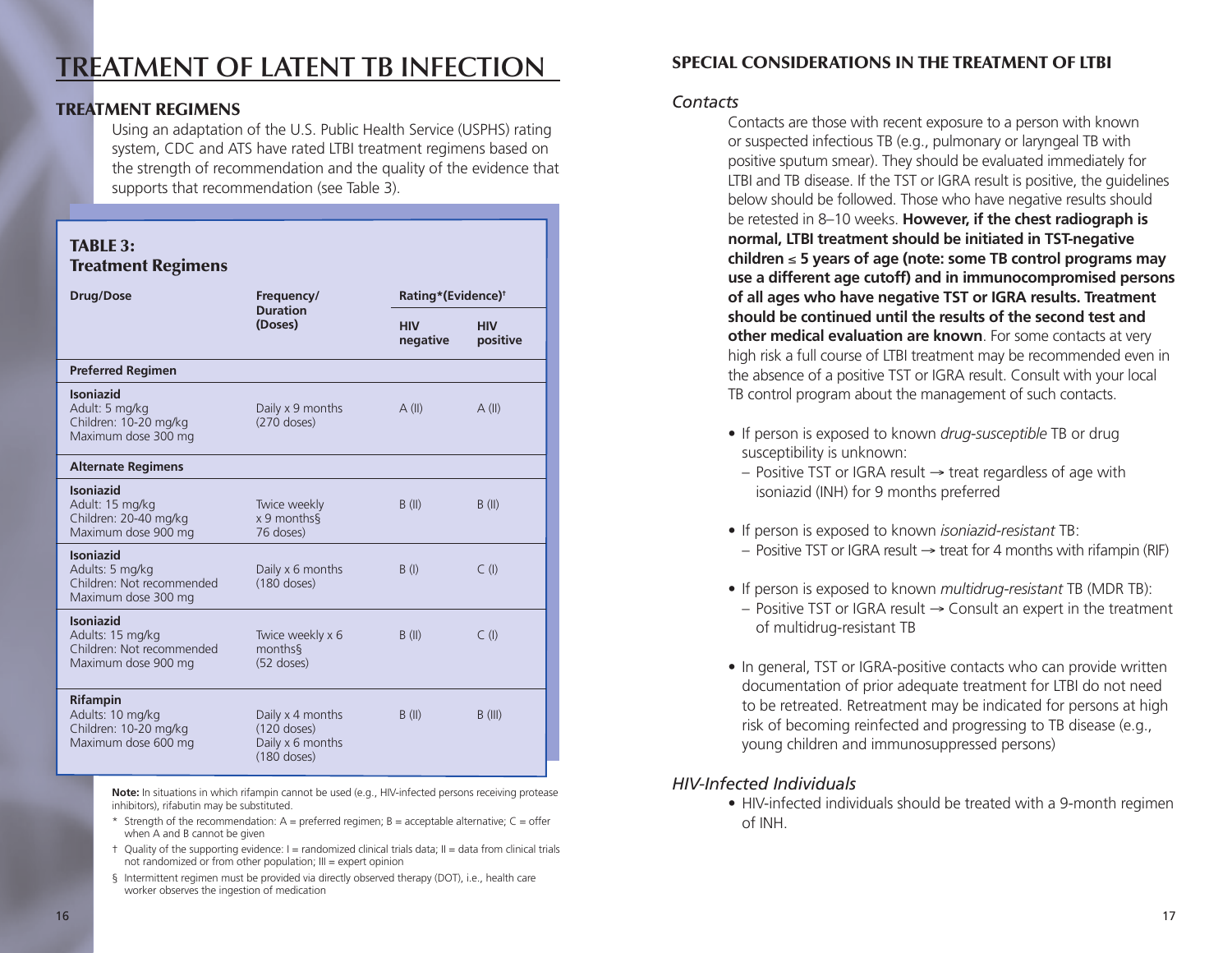- **Rifampin** (RIF) is contraindicated in HIV-infected persons being treated with certain combinations of antiretroviral drugs. In those cases, rifabutin may be substituted for RIF (see CDC website at http://www.cdc.gov/tb for guidelines for the use of rifamycins and protease inhibitors or nonnucleoside reverse transcriptase inhibitors).
- If TB test result is negative, treat if HIV-infected person had recent exposure to infectious TB as discussed above.

### *Pregnancy*

- After TB disease is excluded, consider immediate treatment for LTBI if the woman is HIV-infected or a recent contact, and monitor.
- In the absence of risk factors, wait until after the woman has delivered to avoid administering unnecessary medication during pregnancy.
- INH daily or twice weekly (using DOT) is the preferred regimen.
- Supplementation with 10-25 mg/d of pyridoxine (vitamin B6) is recommended.
- There is potential for an increased risk of hepatotoxicity during pregnancy and the first 2-3 months of the post- partum period.
- Consider delaying treatment for LTBI until 2–3 months postpartum unless there is a high risk of progression to TB disease (e.g., HIV infected, recent contact).

### *Breastfeeding*

- Breastfeeding is not contraindicated in women taking INH.
- Supplementation with 10-25 mg/d of pyridoxine (vitamin B6) is recommended for nursing women and for breastfed infants.
- The amount of INH in breast milk is inadequate for treatment of infants with LTBI.

### *Infants and Children*

- Infants and children under 5 years of age with LTBI have been recently infected and, therefore, are at high risk for progression to disease.
- Testing of adults in close social contact with the child may be warranted to determine whether a person with infectious TB. disease can be found. Consult with your local TB control program.
- Risk of INH-related hepatitis in infants, children, and adolescents is minimal.
- Routine monitoring of serum liver enzymes is not necessary unless the child has risk factors for hepatotoxicity (see below).
- DOT should be considered.

### *Additional Notes of Importance*

- Old fibrotic lesions can represent previous TB disease. Persons with TST result of ≥5 mm of induration or a positive IGRA result and no active disease should be treated for LTBI.
- Calcified solitary pulmonary nodules, calcified hilar lymph nodes, and apical pleural capping represent healed primary *M. tuberculosis* infection and do not increase the risk of TB disease. The decision to treat for LTBI would be the same as for a person with a normal chest radiograph.

### Adverse Effects of Drugs Used to Treat LTBI

Some health care providers have concerns about treating patients for LTBI. These concerns are generally related to the length of treatment and the potential side effects of isoniazid (INH). As with any treatment, the health care provider must weigh the risks and benefits for each individual. Obtaining a detailed and accurate medical history and updating information at frequent intervals will identify persons who require close monitoring; this will aid the health care provider in determining the most appropriate course of action. In addition, CDC guidelines, drug package inserts, and other authoritative medical sources should be consulted whenever there is a question about side effects or drug-drug interactions.

The sections that follow discuss some of the adverse effects of INH and RIF, as well as recommendations for monitoring during treatment and for assessing and ensuring adherence.

### *Possible adverse effects of INH*

- Asymptomatic elevation of serum liver enzyme concentrations occurs in 10%–20% of people taking INH. Increased enzyme concentrations can be accepted at up to 5 times the upper limit of normal for patients who are free of hepatitis symptoms, if the serum bilirubin concentration is in the normal range. Liver enzyme concentrations usually return to normal even when treatment is continued.
- Clinical hepatitis occurs in about 0.1% of people taking INH, and is more common when INH is combined with other agents. Factors that may increase either these rates or the severity of hepatitis include alcohol consumption, underlying liver disease or risks for liver disease, and the concurrent use of other medications which are metabolized in the liver. Symptomatic hepatitis is rare in patients younger than 20 years of age, but severe and fatal cases have been reported, and younger patients should be monitored clinically with the same precautions as older patients.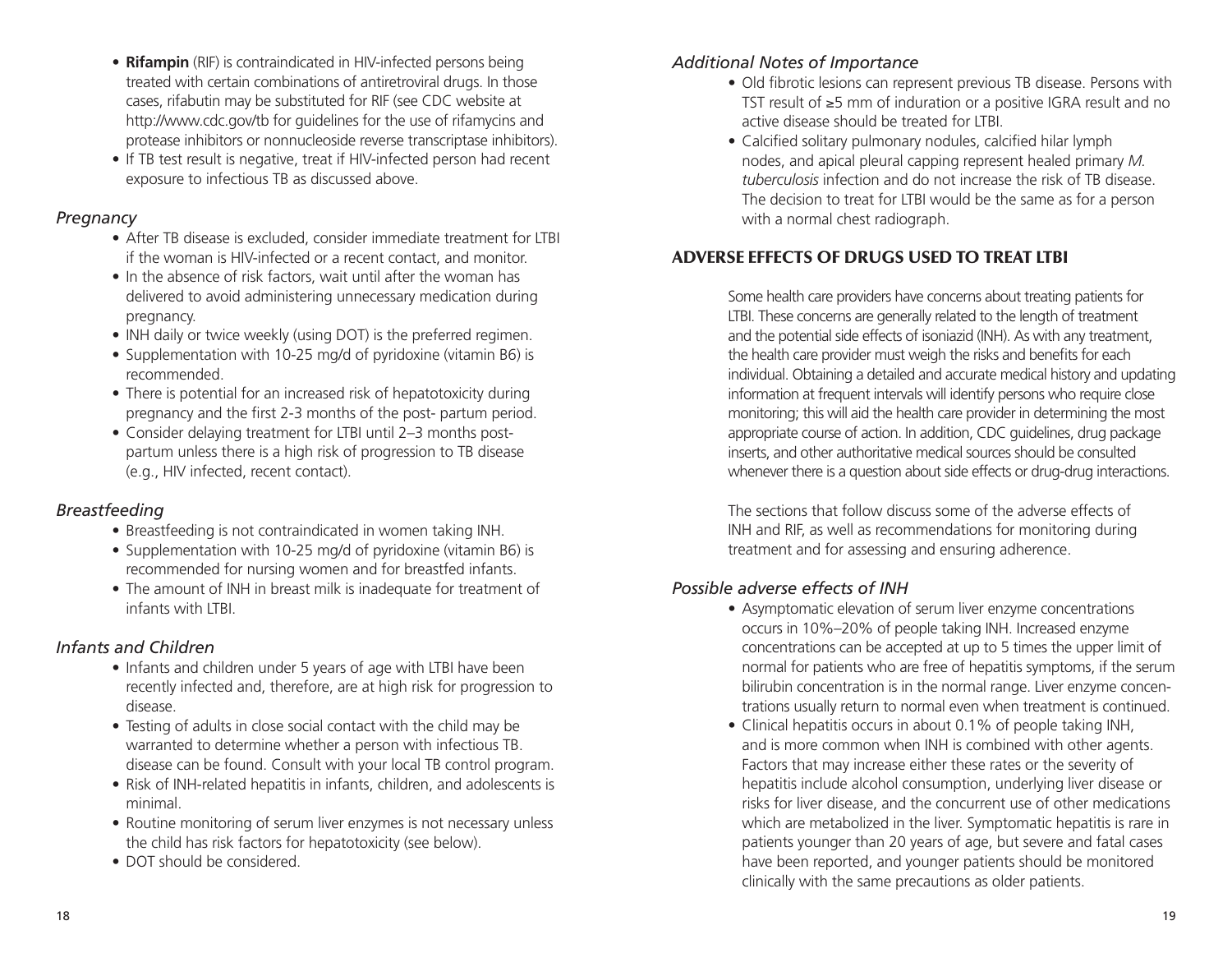• Peripheral neuropathy occurs in less than 0.2% of people taking INH at conventional doses, and is more likely in the presence of other conditions associated with neuropathy such as diabetes, HIV, renal failure, and alcoholism. Pyridoxine (vitamin B6) supplementation is recommended in such conditions or to prevent neuropathy in pregnant or breastfeeding women.

### *Possible adverse effects of rifampin (RIF)*

- Hepatotoxicity, evidenced by transient asymptomatic hyperbilirubinemia, may occur in 0.6% of persons taking RIF. Hepatitis is more likely when RIF is combined with INH.
- Cutaneous reactions, such as pruritis (with or without a rash), may occur in 6% of persons taking RIF. It is generally self-limited and may not be a true hypersensitivity; continued treatment may be possible.
- • Gastrointestinal symptoms such as nausea, anorexia, and abdominal pain are rarely severe enough to discontinue treatment.
- Orange discoloration of body fluids is expected and harmless, but patients should be advised beforehand. Soft contact lenses may be permanently stained.
- RIF interacts with a number of drugs, causing drug-drug interactions. It is known to reduce concentrations of methadone, warfarin, oral contraceptives, and phenytoin. Women using oral contraceptives should be advised to consider an alternative method of contraception.
- RIF is contraindicated, or should be used with caution, in HIV-infected individuals being treated with certain protease inhibitors (PIs) or nonnucleoside reverse transcriptase inhibitors (NNRTIs). In this situation, rifabutin may be substituted.

### Patient Monitoring and Education During Treatment

To ensure safe and efficacious treatment for LTBI, the health care provider should periodically assess the patient's progress. This evaluation involves the following:

### *Clinical Monitoring*

- Patients should visit the health care provider who is managing treatment on a monthly basis for
- Brief physical assessment for signs of hepatitis
- Assessment of adherence
- Review of symptoms of possible adverse drug reactions or interactions

• Patients taking INH or RIF who experience possible adverse reactions should be advised to stop medication and consult their health care provider immediately.

### *Patient Education*

- Explain the disease process and rationale for medication in absence of symptoms or radiographic abnormalities.
- Review the importance of completing treatment for LTBI.
- Discuss possible side effects of LTBI medications such as
- Fever
- Unexplained anorexia
- Dark urine (color of coffee or cola)
- Icterus
- Rash
- Persistent paresthesia of hands and feet
- Persistent fatigue or weakness lasting 3 or more days
- Abdominal tenderness, especially in right upper quadrant
- Easy bruising or bleeding
- Arthralgia
- Nausea
- Vomiting
- Discuss management of common side effects and the need to report to health care provider.

### *Laboratory Testing*

- Baseline laboratory testing (measurements of serum AST, ALT, and bilirubin) are not routinely necessary
- Laboratory testing at the start of LTBI therapy is recommended for patients with any of the following factors:
	- Liver disorders
	- History of liver disease (e.g., hepatitis B or C, alcoholic hepatitis, or cirrhosis)
- Regular use of alcohol
- Risks for chronic liver disease
- HIV infection
- Pregnancy or the immediate postpartum period (i.e., within 3 months of delivery)
- Baseline testing can be considered on an individual basis, especially for patients taking other medications for chronic medical conditions.
- After baseline testing, routine periodic retesting is recommended for persons who had abnormal initial results and other persons at risk for hepatic disease.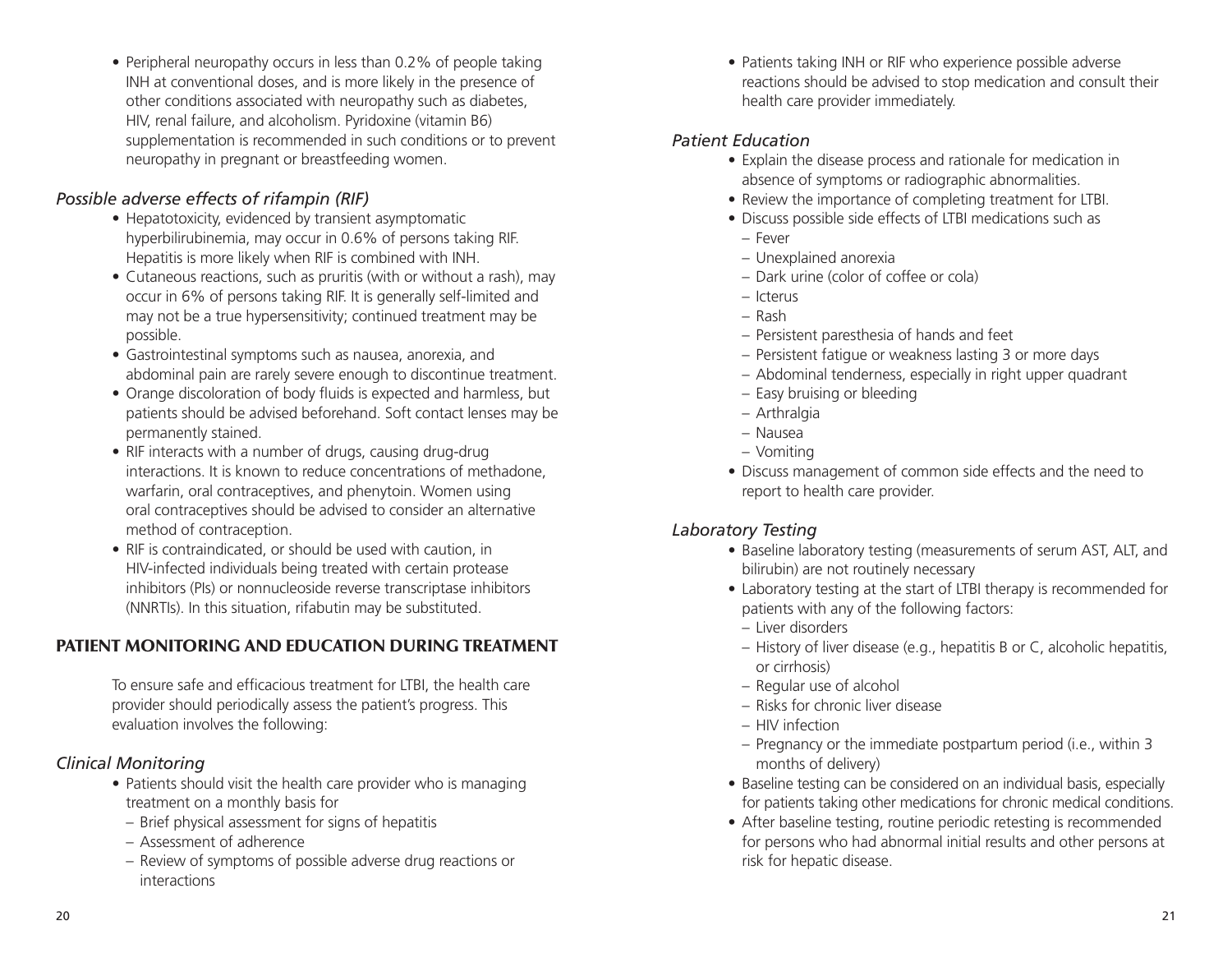- At any time during treatment, whether or not baseline tests were done, laboratory testing is recommended for patients who have symptoms suggestive of hepatitis (e.g., fatigue, weakness, malaise, anorexia, nausea, vomiting, abdominal pain, pale stools, dark urine, chills) or who have jaundice. Patients should be instructed, at the start of treatment and at each monthly visit, to stop taking treatment and to seek medical attention immediately if symptoms of hepatitis develop and not to wait until a clinic visit to stop treatment.
- AST or ALT elevations up to 5 times normal can be accepted if the patient is free of hepatitis symptoms, and up to 3 times normal if there are signs or symptoms of liver toxicity.

### Assessing Adherence

Many variables affect a patient's adherence to the medication regimen for treatment of LTBI. Episodes of nonadherence should be recognized and addressed as soon as possible. Some examples of barriers to adherence are noted in the section that follows.

### *Office-Related Variables*

- Long waiting time for appointment and referrals
- Long waiting time in provider's office
- Inconvenient office hours
- Complicated telephone system (not "user-friendly")

### *Patient-Related Variables*

- Misinformation about topics such as
- The TST; for example, a positive TST result is thought to be normal or common in all foreign-born persons
- Differences between injections, vaccines, and TST
- The words "positive" and "negative"
- Transmission and prevention
- Safety of family and friends around someone with LTBI
- Residential instability
- Lack of financial resources
- Poor access to health care
- Stigma associated with tuberculosis
- Co-existing medical conditions
- • Culture and language
- Religious practices i.e., fasting from food

### *Treatment Variables*

- Complexity and duration of treatment
- Medication side effects
- Obtaining refills
- Frequency of office visits

### Techniques to Improve Adherence

- Collaborate with local health department to provide
- DOT, especially if intermittent therapy is desirable or if patient is high risk (e.g., HIV infected, young child, or TB contact)
- Case management to coordinate care and services
- Free or low-cost medication
- Incentives (rewards for adherence)
	- Grocery store or restaurant vouchers
	- Nutritional supplements
	- Cell phone minutes
- Movie tickets
- Enablers (to overcome barriers)
	- Free van transportation or bus tickets
- Effective patient education
- Provide patient education and instructions in patient's primary language
- Reinforce patient education at each visit
- Ensure confidentiality
- Suggest or provide patient reminders such as pill box, calendar, timer

### Post-Treatment Follow-Up

- Patient should receive documentation of TST or IGRA results and treatment completion that includes name, dates, chest radiograph result, and dosage and duration of medication. The patient should be instructed that he or she should present this document any time future testing is required.
- Providers should re-educate patient about the signs and symptoms of TB disease and advise them to contact the medical provider if he or she develops any of these signs or symptoms.
- Regardless of whether the patient completes treatment for LTBI, serial or repeat chest radiographs are not indicated unless the patient develops signs or symptoms suggestive of TB disease.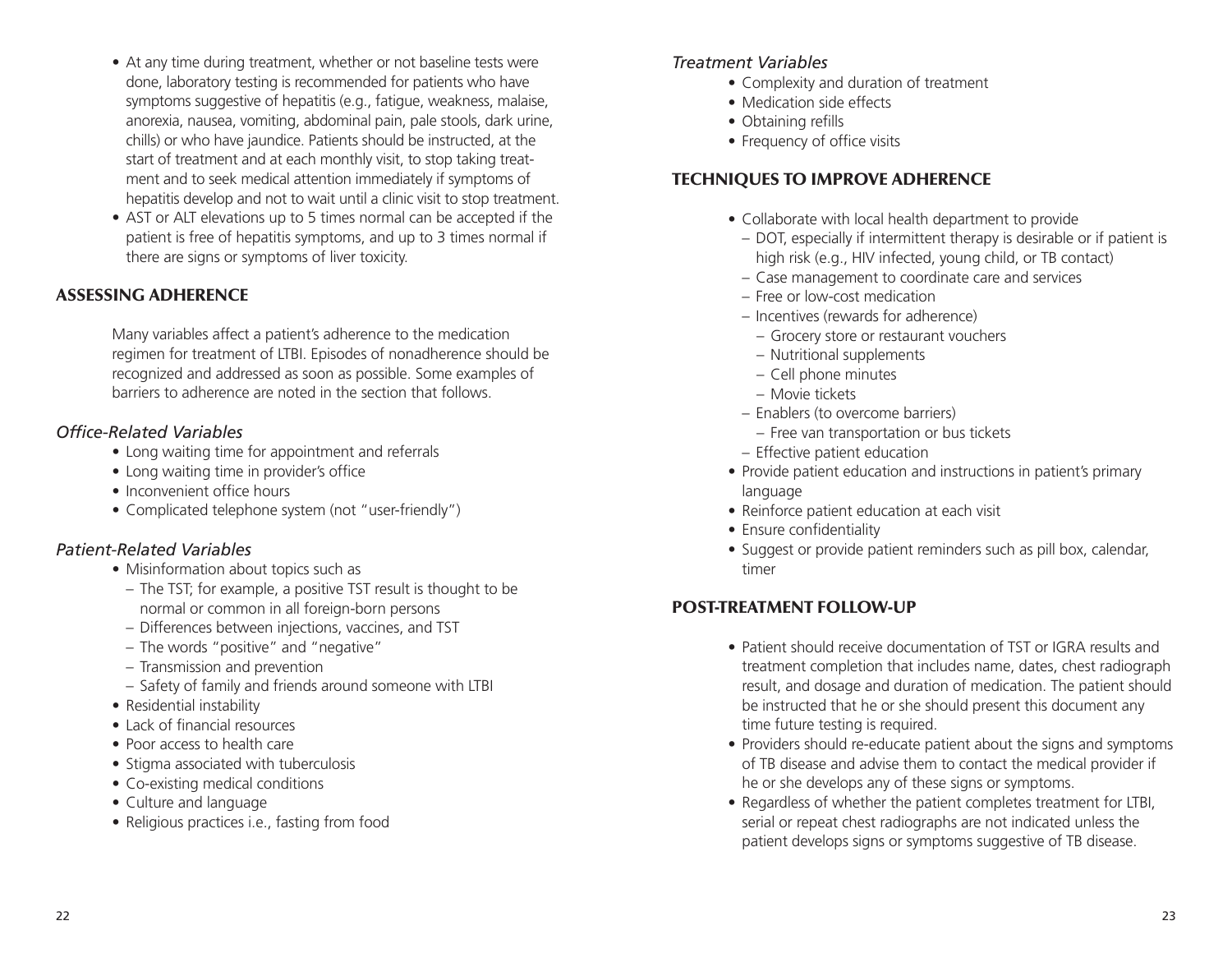### **Appendix A**

### Sample TB Risk Assessment Tool

Persons with any of the following risk factors should be tested for TB infection unless there is written documentation of a previous positive TST or IGRA result.

| <b>Risk Factor</b>                                                                                                                                                                                                                                                                                                                                       | Yes | No |
|----------------------------------------------------------------------------------------------------------------------------------------------------------------------------------------------------------------------------------------------------------------------------------------------------------------------------------------------------------|-----|----|
| Recent close or prolonged contact with someone with<br>infectious TB disease                                                                                                                                                                                                                                                                             |     |    |
| Foreign-born person from or recent traveler to<br>high-prevalence area                                                                                                                                                                                                                                                                                   |     |    |
| Chest radiographs with fibrotic changes suggesting<br>inactive or past TB                                                                                                                                                                                                                                                                                |     |    |
| HIV infection                                                                                                                                                                                                                                                                                                                                            |     |    |
| Organ transplant recipient                                                                                                                                                                                                                                                                                                                               |     |    |
| Immunosuppression secondary to use of prednisone<br>(equivalent of ≥15 mg/day for ≥1 month) or other<br>immunosuppressive medication such as TNF- $\alpha$ antagonists                                                                                                                                                                                   |     |    |
| Injection drug user                                                                                                                                                                                                                                                                                                                                      |     |    |
| Resident or employee of high-risk congregate setting (e.g., _______ _ ______<br>prison, long term care facility, hospital, homeless shelter)                                                                                                                                                                                                             |     |    |
| Medical conditions associated with risk of progressing<br>to TB disease if infected (e.g., diabetes mellitus, silicosis,<br>cancer of head or neck, Hodgkin's disease, leukemia, and<br>end-stage renal disease, intestinal bypass or gastrectomy,<br>chronic malabsorption syndrome, low body weight [10%<br>or more below ideal for given population]) |     |    |
| Signs and symptoms of TB                                                                                                                                                                                                                                                                                                                                 |     |    |
| Adapted from a form developed by Minnesota Department of Health TB<br>Prevention and Control Program                                                                                                                                                                                                                                                     |     |    |

### **Appendix B**

### Identifying Persons from High-Risk Countries

- Local epidemiologic profiles are the most useful resource to identify countries of highest risk. Health care providers should base testing and treatment decisions on local immigration patterns and epidemiology.
- In 2009, approximately 60% of TB cases in the United States occurred in foreign-born individuals.
- The majority of U.S. cases among foreign-born individuals are in people from seven countries (Mexico, Philippines, Vietnam, India, China, Haiti, and Guatemala).
- For a list of high burden countries and profiles of these countries, see the Stop TB Partnership website: http://www.stoptb.org/countries/tbdata.asp – *Note that the ranking of countries changes yearly.*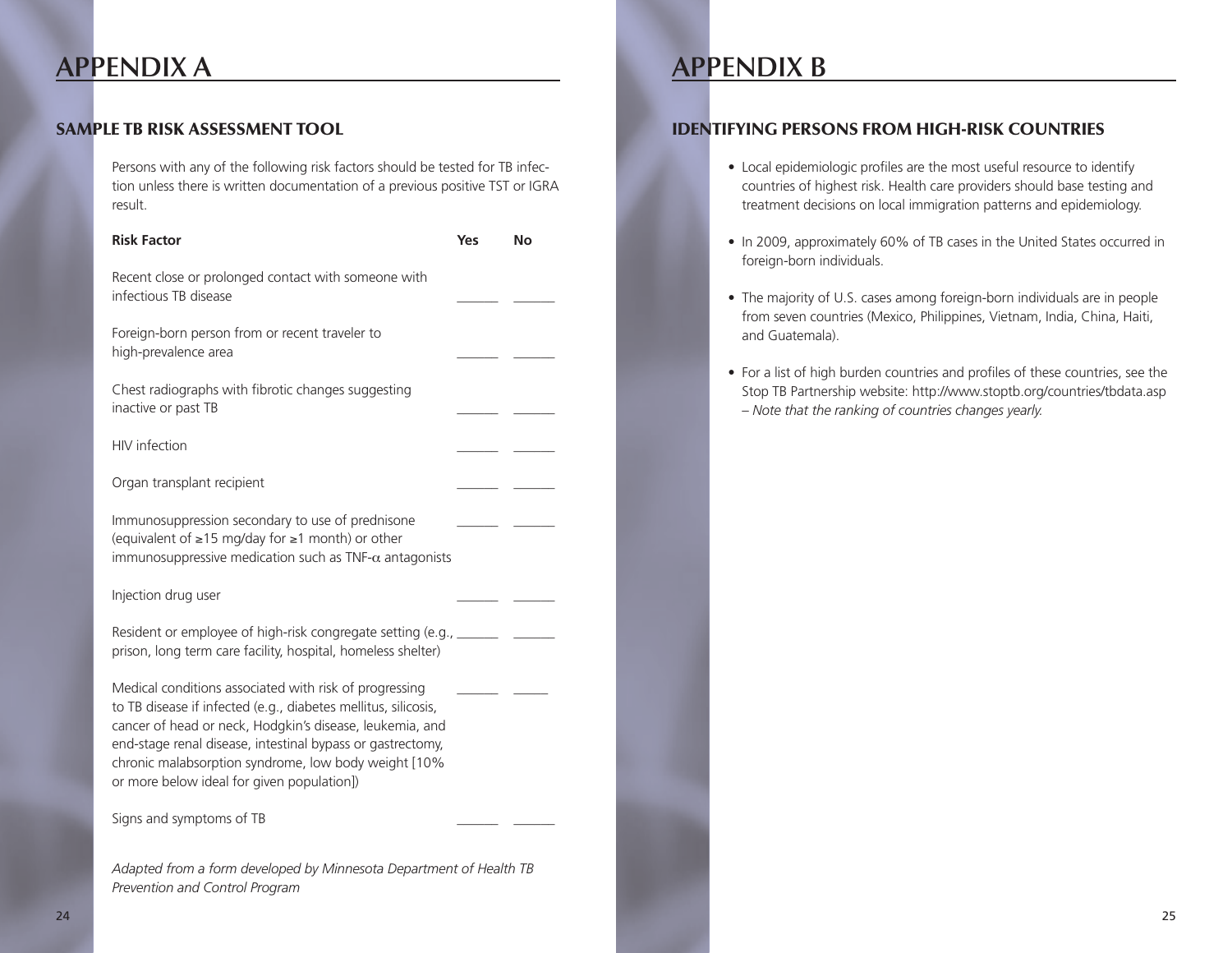### **Appendix C**

### Administration and Measurement of the TST\*

#### *Administration*

The Mantoux test is the recommended TST. It is administered by injecting 0.1 ml of 5 TU of purified protein derivative (PPD) solution intradermally into the volar surface of the forearm using a 27-gauge needle with a tuberculin syringe.

- Obtain results of all previous TST. Ask patient to describe what the test area looked like 2–3 days after administration. Written documentation must be obtained for history to be applicable.
- Avoid areas of skin with veins, rashes, or excess hair.
- Cleanse the area with alcohol swab, allow area to dry, and inject all antigen just below the surface of the skin on the volar surface of the forearm, forming a 6–10 mm wheal (a pale, raised area with distinct edges; has orange-peel appearance and does not disappear immediately).
- If no wheal forms, or if a wheal forms that is less than 6 mm of induration, the test should be repeated immediately, approximately 2 inches from original site or on the other arm.
- If minor bleeding occurs, dab the injection site with a cotton swab.
- Avoid covering the area with a bandage or applying pressure to the injection site.
- Record the date, time, and location of the TST.
- Instruct patient not to scratch the site, but to use cool compress to relieve any itching or swelling.
- Inform patient of the importance of returning for a reading of the TST within 48–72 hours (2–3 days).
- Give written appointment card for TST reading.
- Provide written information about TST (pamphlet or brochure).

#### *Measurement*

- Measure the induration (hard bump) rather than erythema.
- Plpate area with fingertips, measuring the diameter of induration perpendicular to the long axis of the arm.
- Use ballpoint pen to mark edges of induration.
- Use a tuberculin skin testing ruler or ruler with millimeters to measure the distance between the two points.

### *Recording and documentation*

- Record date TST was administered.
- Record the brand name of the PPD solution, lot number, manufacturer, and expiration date on the patient record.
- Record results in millimeters of induration (0 mm if there is no induration) rather than as positive or negative.
- Record date and time of reading and name of person reading TST.
- Provide patient and ordering health care provider with written documentation.

#### *Storage and Handling*

- PPD solution must be kept refrigerated at 36°–46° F.
- Avoid fluctuations in temperature; do not store on the refrigerator door.
- Syringes must be filled immediately prior to administration.
- Store and transport the tuberculin in the dark as much as possible and avoid exposure to light.
- Tuberculin testing solution should not be stored with other vials, such as Tdap, that could be mistaken for PPD.
- *\* Contact the local health department TB program for training on the Mantoux tuberculin skin test.*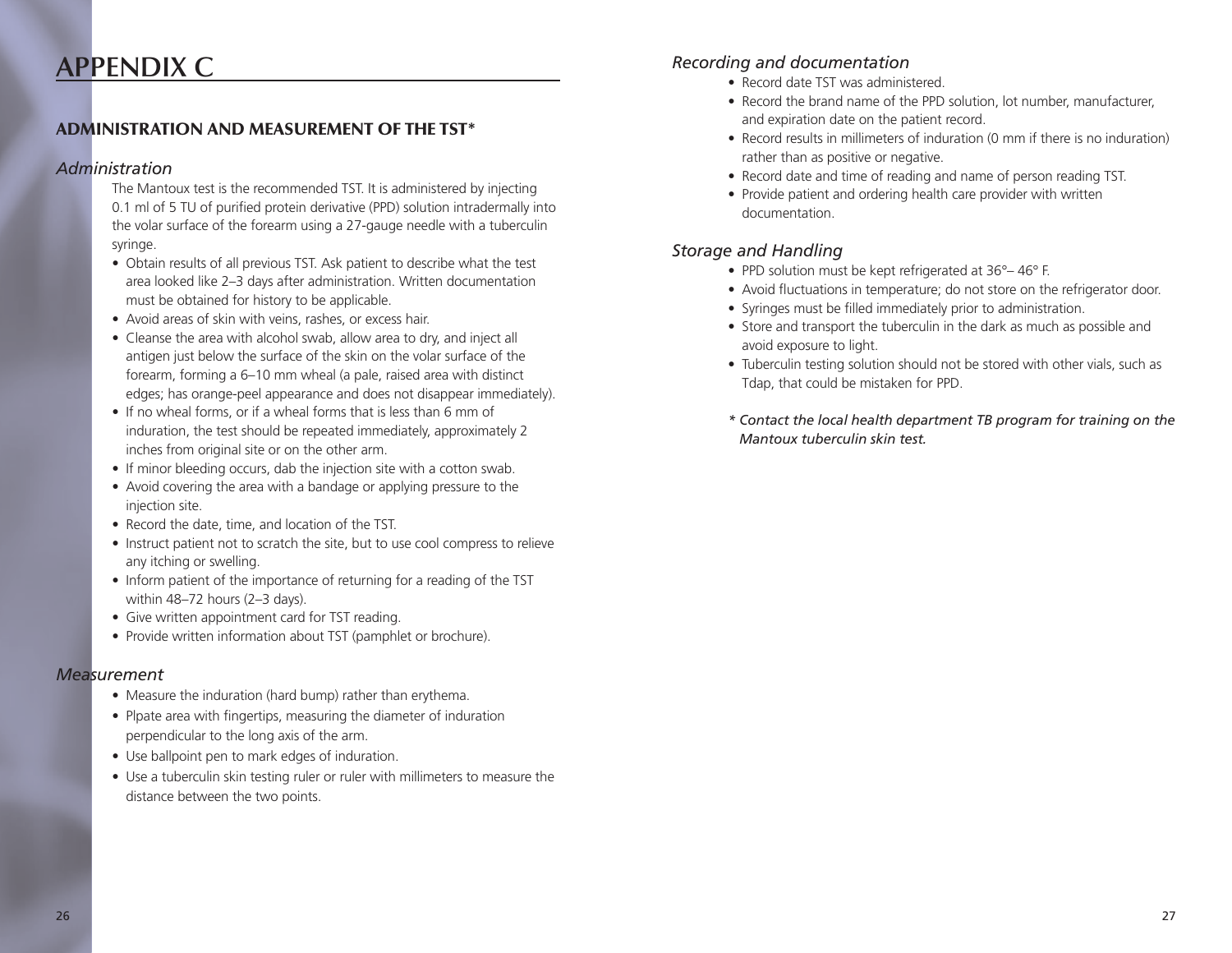### **Appendix D**

### Sample Documentation FORMS

#### **Record of TB Skin Test**

To Whom It May Concern:

The following is a record of Mantoux tuberculin skin testing:

| Name: | Date of birth: |
|-------|----------------|
|       |                |

Date and time test administered:

Administered by: \_\_\_\_\_\_\_\_\_\_\_\_\_\_\_\_\_\_\_\_\_\_\_\_\_\_\_\_\_\_\_\_\_\_\_\_\_\_\_\_\_\_\_\_\_\_\_\_\_\_

Manufacturer of PPD:

| Expiration date: | Lot Number: |  |
|------------------|-------------|--|
|                  |             |  |

| Date and time test read: | Read by: |
|--------------------------|----------|
|--------------------------|----------|

Date:

Results (in millimeters

#### **Record of Interferon-Gamma Release Assay for TB**

To Whom It May Concern: \_\_\_\_\_\_\_\_\_\_\_\_\_\_\_\_\_\_\_\_\_\_\_\_\_\_\_\_\_\_\_\_\_\_\_\_\_\_\_\_\_\_

The following is a record of IGRA results:

Name:\_\_\_\_\_\_\_\_\_\_\_\_\_\_\_\_\_\_\_\_\_\_\_\_\_\_\_\_\_\_\_\_\_\_\_\_\_\_\_\_\_\_\_\_\_\_\_\_\_\_\_\_\_\_\_\_\_\_\_

Date of birth:

Type of test: \_\_\_\_\_\_\_\_\_\_\_\_\_\_\_\_\_\_\_\_\_\_\_\_\_ Date: \_\_\_\_\_\_\_\_\_\_\_\_\_\_\_\_\_\_\_\_\_\_\_

|--|

| Qualitative result: | Nil (IU IFN- $\gamma$ ): |
|---------------------|--------------------------|
|                     |                          |

Mitogen (IU IFN-γ): \_\_\_\_\_\_\_\_\_\_\_\_\_\_\_ *M. tb* antigens (IU IFN-γ): \_\_\_\_\_\_\_\_\_\_\_\_\_\_\_

### **Record of Treatment Completion**

To Whom It May Concern:

The following is a record of evaluation and treatment for *M. tuberculosis* infection:

| Date medication started: _________________________________Date completed: __________________________                                                                                            |  |  |  |
|-------------------------------------------------------------------------------------------------------------------------------------------------------------------------------------------------|--|--|--|
|                                                                                                                                                                                                 |  |  |  |
|                                                                                                                                                                                                 |  |  |  |
| This person is not infectious. He/she may always have a positive TB skin test,<br>so there is no reason to repeat the test. If you need any further information,<br>please contact this office. |  |  |  |
|                                                                                                                                                                                                 |  |  |  |
|                                                                                                                                                                                                 |  |  |  |
|                                                                                                                                                                                                 |  |  |  |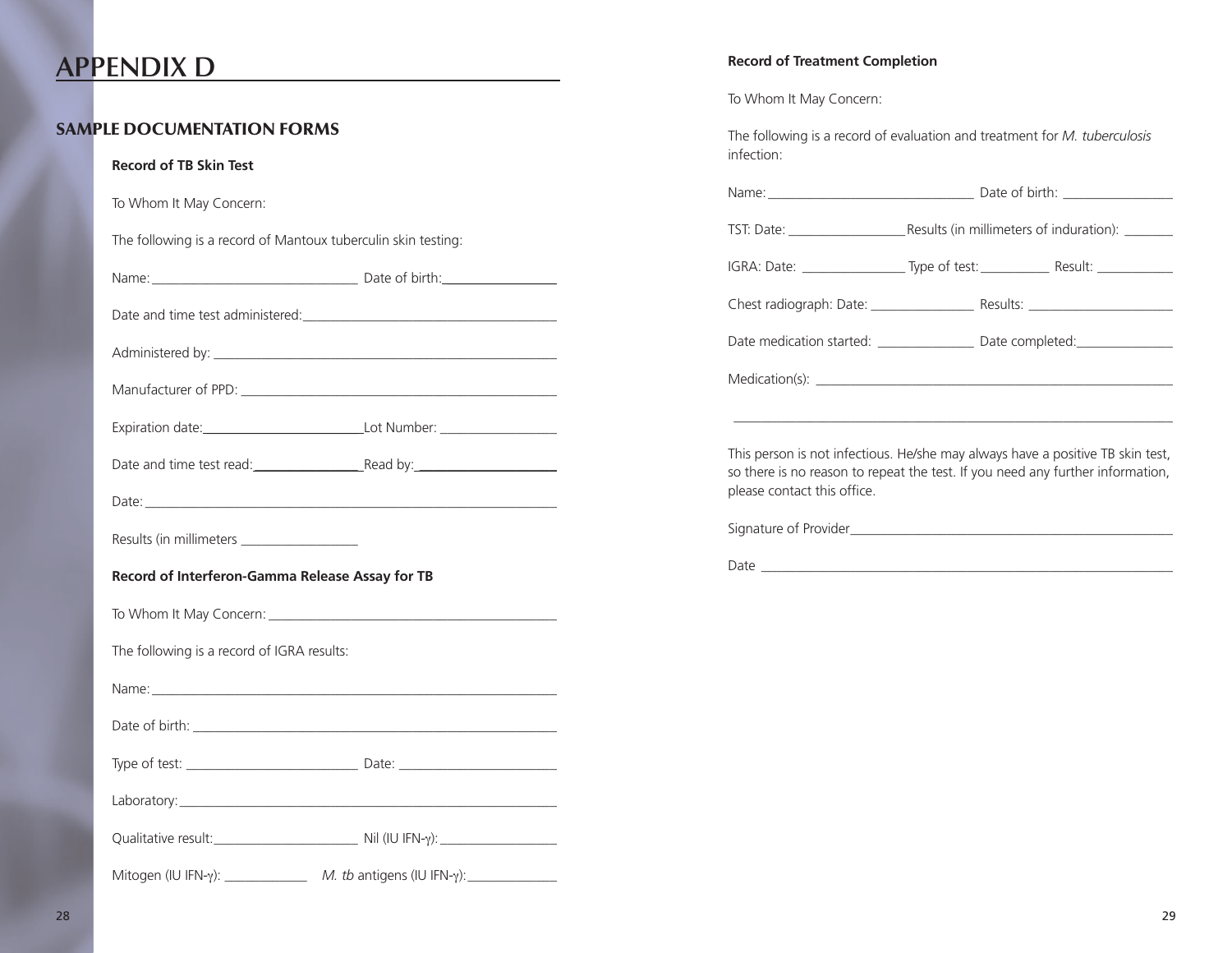### **Resources**

### **WEBSITES**

Centers for Disease Control and Prevention (CDC) Division of Tuberculosis Elimination http://www.cdc.gov/tb

TB Education and Training Resources http://www.findtbresources.org

World Health Organization http://www.who.org

### Regional Training and Medical Consultation Centers (RTMCCs)

- Francis J. Curry National Tuberculosis Center Website: http://www.nationaltbcenter.edu Phone: 415-502-4600 Serving Alaska, California (Los Angeles, San Diego, and San Francisco), Colorado, Hawaii, Idaho, Montana, Nevada, Oregon, Utah, Washington, Wyoming, and the U.S. Affiliated Pacific Islands (USAPI).
- Heartland National Tuberculosis Center Website: http://www.heartlandntbc.org Phone: 1-800-839-5864 Serving Arizona, Illinois (Chicago), Iowa, Kansas, Minnesota, Missouri, New Mexico, Nebraska, North Dakota, Oklahoma, South Dakota, Texas (Houston), and Wisconsin.
- New Jersey Medical School Global Tuberculosis Institute Website: http://www.umdnj.edu/globaltb Phone: 973-972-3270 Serving Connecticut, District of Columbia, Delaware, Indiana, Massachusetts, Maryland (Baltimore City), Maine, Michigan (Detroit), New Hampshire, New Jersey, New York (New York City), Ohio, Pennsylvania
- (Philadelphia), Rhode Island, Vermont, and West Virginia. • Southeastern National Tuberculosis Center Website: http://sntc.medicine.ufl.edu Phone: 352-265-7682 Serving Alabama, Arkansas, Florida, Georgia, Kentucky, Louisiana, Mississippi, North Carolina, South Carolina, Tennessee, Virginia, Puerto Rico, and the U.S. Virgin Islands.

### Educational Materials for Health Care Providers\*

- Mantoux Tuberculin Skin Testing Products (Centers for Disease Control and Prevention)
- Management of LTBI in Children and Adolescents (NJMS Global Tuberculosis Institute, 2009)
- Fact Sheets
- Targeted Tuberculin Testing and Interpreting Tuberculin Skin Test Results
- Treatment of Latent Tuberculosis Infection: Maximizing Adherence
- Treatment Options for Latent Tuberculosis Infection
- Interferon-Gamma Release Assay (IGRAs)

(Centers for Disease Control and Prevention)

- Slide Set
	- Targeted Tuberculin Testing and Treatment of Latent Tuberculosis Infection: Applying CDC/ATS Guidelines in Your Clinical Practice (Centers for Disease Control and Prevention)
- *\* CDC education and training materials may be viewed, downloaded, and ordered online at http://www.cdc.gov/tb.*

### State Health Department TB Program

Phone:

Fax: \_\_\_\_\_\_\_\_\_\_\_\_\_\_\_\_\_\_\_\_\_\_\_\_\_\_\_\_\_\_\_\_\_\_\_\_\_\_\_\_\_\_\_\_\_\_\_\_\_\_\_\_\_\_\_\_\_\_\_\_\_

### Local Health Department TB Program

Phone:  $\blacksquare$ 

Fax: \_\_\_\_\_\_\_\_\_\_\_\_\_\_\_\_\_\_\_\_\_\_\_\_\_\_\_\_\_\_\_\_\_\_\_\_\_\_\_\_\_\_\_\_\_\_\_\_\_\_\_\_\_\_\_\_\_\_\_\_\_